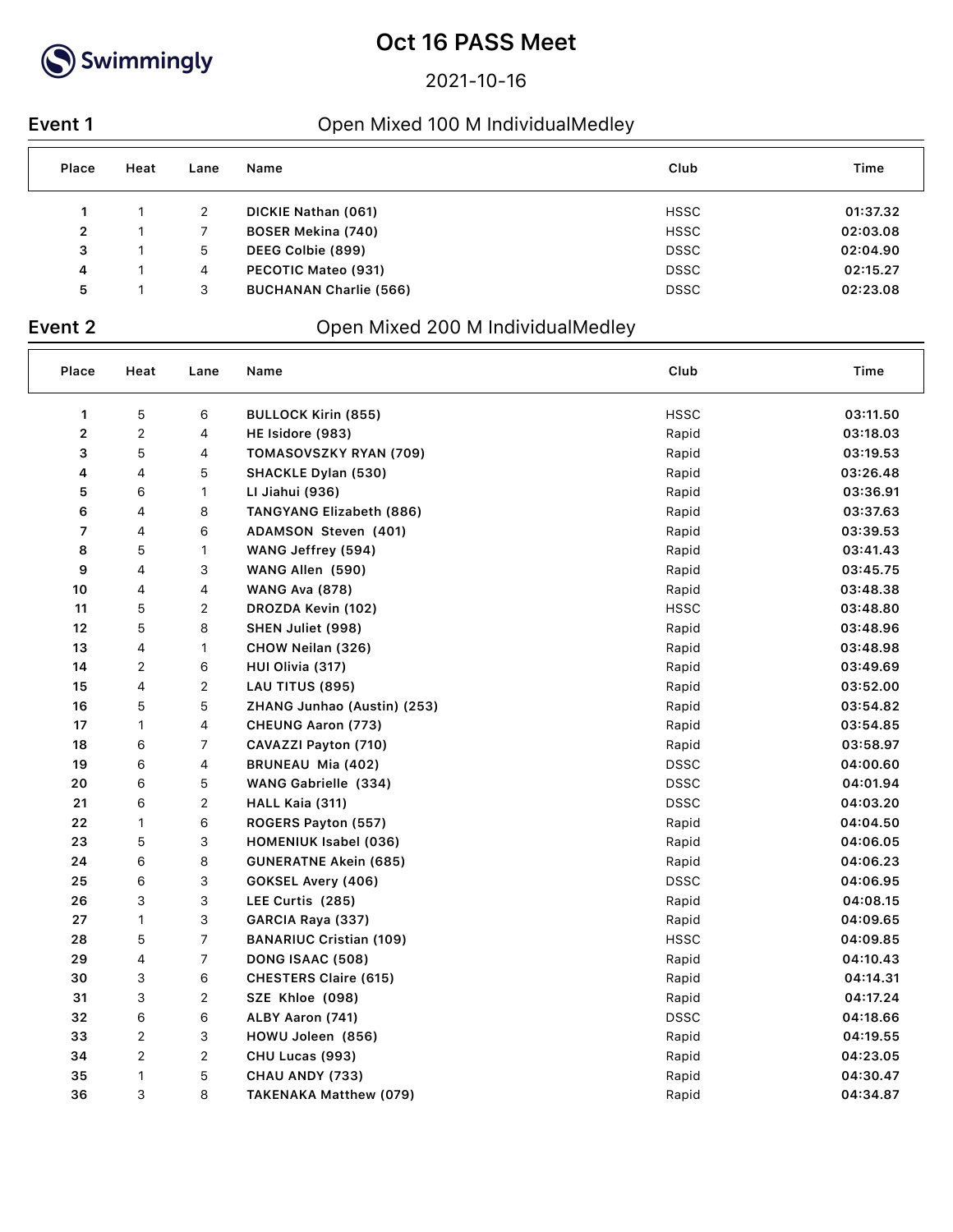

2021-10-16

### **Event 3** Open Mixed 50 M Butterfly

| Place          | Heat | Lane           | Name                          | Club        | Time     |
|----------------|------|----------------|-------------------------------|-------------|----------|
|                | 2    | 4              | <b>CHEUNG Aaron (773)</b>     | Rapid       | 00:45.43 |
| $\overline{2}$ |      | $\overline{2}$ | DICKIE Nathan (061)           | <b>HSSC</b> | 00:47.47 |
| 3              | 2    | 6              | ROGERS Payton (557)           | Rapid       | 00:56.58 |
| 4              | 2    | 5              | CHAU ANDY (733)               | Rapid       | 01:00.95 |
| 5              |      | 5              | DEEG Colbie (899)             | <b>DSSC</b> | 01:01.28 |
| 6              | 2    | 3              | GARCIA Raya (337)             | Rapid       | 01:06.60 |
| 7              |      | 4              | PECOTIC Mateo (931)           | <b>DSSC</b> | 01:07.00 |
| 8              |      |                | <b>BOSER Mekina (740)</b>     | <b>HSSC</b> | 01:14.37 |
| 9              |      | 3              | <b>BUCHANAN Charlie (566)</b> | <b>DSSC</b> | 01:17.23 |

## **Event 4** Open Mixed 50 M Butterfly

| Place          | Heat | Lane                    | Name                            | Club        | Time     |
|----------------|------|-------------------------|---------------------------------|-------------|----------|
| 1              | 5    | 6                       | <b>BULLOCK Kirin (855)</b>      | <b>HSSC</b> | 00:38.56 |
| $\overline{2}$ | 5    | 4                       | TOMASOVSZKY RYAN (709)          | Rapid       | 00:39.68 |
| 3              | 2    | 4                       | HE Isidore (983)                | Rapid       | 00:42.22 |
| 4              | 4    | 5                       | <b>SHACKLE Dylan (530)</b>      | Rapid       | 00:45.16 |
| 5              | 6    | 1                       | LI Jiahui (936)                 | Rapid       | 00:46.13 |
| 6              | 4    | 8                       | <b>TANGYANG Elizabeth (886)</b> | Rapid       | 00:46.96 |
| 7              | 5    | 1                       | WANG Jeffrey (594)              | Rapid       | 00:50.11 |
| 8              | 6    | 7                       | CAVAZZI Payton (710)            | Rapid       | 00:50.54 |
| 9              | 4    | 1                       | CHOW Neilan (326)               | Rapid       | 00:50.97 |
| 10             | 6    | 8                       | <b>GUNERATNE Akein (685)</b>    | Rapid       | 00:51.65 |
| 11             | 4    | $\overline{c}$          | LAU TITUS (895)                 | Rapid       | 00:53.09 |
| 12             | 2    | 6                       | D'ANGELO Kaira (104)            | Rapid       | 00:53.30 |
| 13             | 4    | 3                       | WANG Allen (590)                | Rapid       | 00:53.75 |
| 14             | 4    | 6                       | ADAMSON Steven (401)            | Rapid       | 00:54.86 |
| 15             | 5    | $\overline{\mathbf{c}}$ | DROZDA Kevin (102)              | <b>HSSC</b> | 00:55.35 |
| 16             | 3    | 6                       | <b>CHESTERS Claire (615)</b>    | Rapid       | 00:55.80 |
| 17             | 5    | 3                       | <b>HOMENIUK Isabel (036)</b>    | Rapid       | 00:56.56 |
| 18             | 5    | 8                       | SHEN Juliet (998)               | Rapid       | 00:56.62 |
| 19             | 6    | 6                       | ALBY Aaron (741)                | <b>DSSC</b> | 00:57.63 |
| 20             | 4    | 4                       | <b>WANG Ava (878)</b>           | Rapid       | 00:57.94 |
| 21             | 5    | 5                       | ZHANG Junhao (Austin) (253)     | Rapid       | 00:58.93 |
| 22             | 4    | 7                       | DONG ISAAC (508)                | Rapid       | 00:59.38 |
| 23             | 6    | 4                       | BRUNEAU Mia (402)               | <b>DSSC</b> | 00:59.69 |
| 24             | 6    | $\overline{c}$          | HALL Kaia (311)                 | <b>DSSC</b> | 00:59.87 |
| 25             | 2    | $\boldsymbol{2}$        | CHU Lucas (993)                 | Rapid       | 01:00.07 |
| 26             | 6    | 5                       | WANG Gabrielle (334)            | <b>DSSC</b> | 01:00.17 |
| 27             | 3    | 3                       | LEE Curtis (285)                | Rapid       | 01:00.28 |
| 28             | 5    | 7                       | <b>BANARIUC Cristian (109)</b>  | <b>HSSC</b> | 01:00.37 |
| 29             | 6    | 3                       | GOKSEL Avery (406)              | <b>DSSC</b> | 01:02.30 |
| 30             | 3    | $\overline{c}$          | SZE Khloe (098)                 | Rapid       | 01:04.95 |
| 31             | 2    | 3                       | HOWU Joleen (856)               | Rapid       | 01:05.95 |
| 32             | 3    | 8                       | <b>TAKENAKA Matthew (079)</b>   | Rapid       | 01:14.49 |
|                |      |                         |                                 |             |          |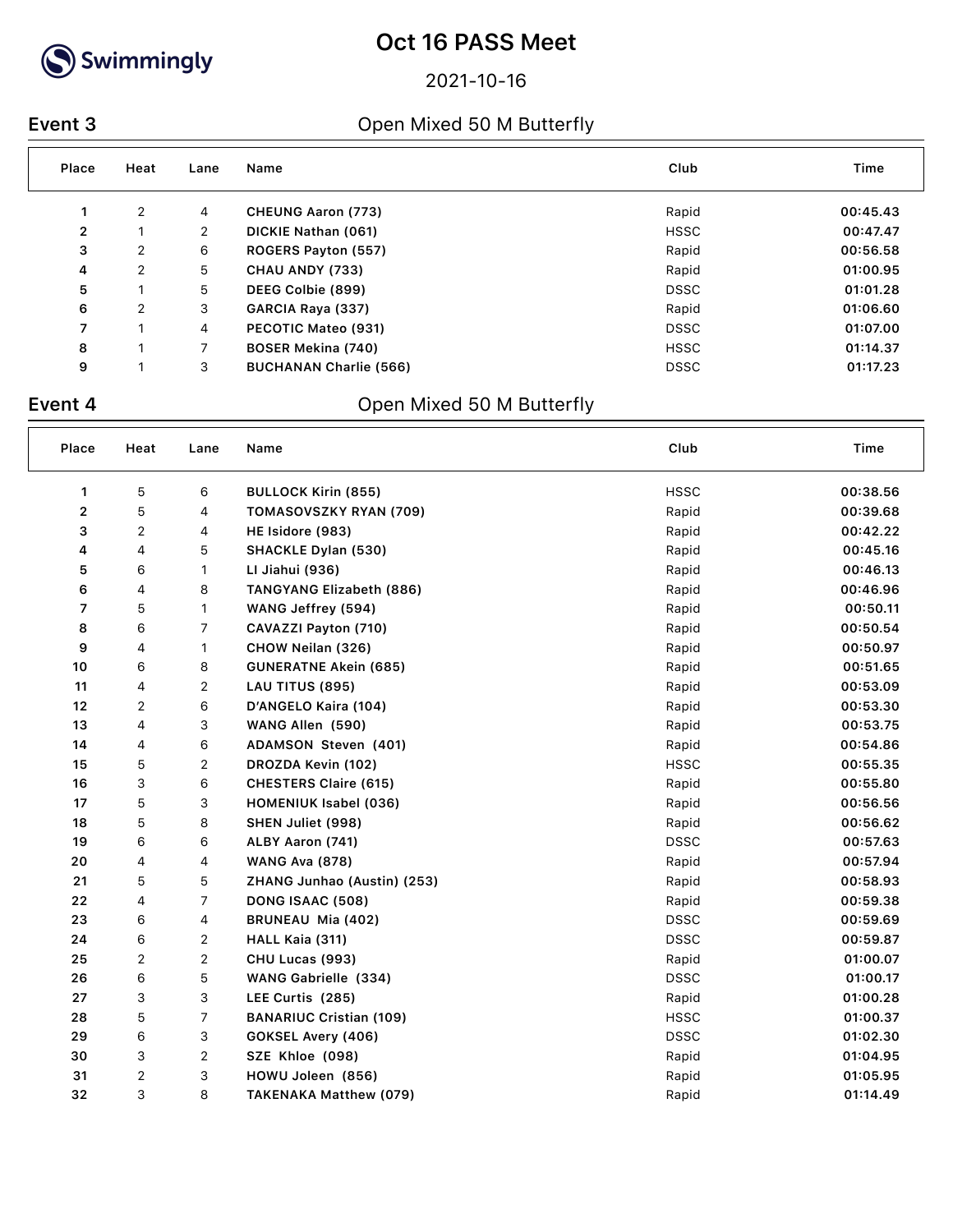

2021-10-16

### **Event 5** Open Mixed 50 M Backstroke

| Place        | Heat | Lane | Name                          | Club        | Time     |
|--------------|------|------|-------------------------------|-------------|----------|
|              |      | 2    | DICKIE Nathan (061)           | <b>HSSC</b> | 00:48.77 |
| $\mathbf{2}$ |      |      | <b>BOSER Mekina (740)</b>     | <b>HSSC</b> | 00:52.79 |
| 3            |      | 4    | PECOTIC Mateo (931)           | <b>DSSC</b> | 00:58.82 |
| 4            |      | 5.   | DEEG Colbie (899)             | <b>DSSC</b> | 01:01.14 |
| 5            |      | 3    | <b>BUCHANAN Charlie (566)</b> | <b>DSSC</b> | 01:04.36 |

## **Event 6** Open Mixed 50 M Backstroke

| Place | Heat                    | Lane           | Name                           | Club        | Time     |
|-------|-------------------------|----------------|--------------------------------|-------------|----------|
| 1     | 5                       | 6              | <b>BULLOCK Kirin (855)</b>     | <b>HSSC</b> | 00:43.24 |
| 2     | 4                       | 5              | <b>SHACKLE Dylan (530)</b>     | Rapid       | 00:45.21 |
| 3     | 2                       | 4              | HE Isidore (983)               | Rapid       | 00:46.09 |
| 4     | 6                       | 1              | LI Jiahui (936)                | Rapid       | 00:46.16 |
| 5     | 5                       | $\sqrt{2}$     | DROZDA Kevin (102)             | <b>HSSC</b> | 00:46.36 |
| 6     | 5                       | $\mathbf{1}$   | WANG Jeffrey (594)             | Rapid       | 00:47.44 |
| 7     | 4                       | 6              | ADAMSON Steven (401)           | Rapid       | 00:47.47 |
| 8     | 4                       | 4              | <b>WANG Ava (878)</b>          | Rapid       | 00:48.55 |
| 9     | 1                       | 4              | <b>CHEUNG Aaron (773)</b>      | Rapid       | 00:48.83 |
| 10    | 5                       | 4              | TOMASOVSZKY RYAN (709)         | Rapid       | 00:49.00 |
| 11    | 4                       | $\overline{2}$ | LAU TITUS (895)                | Rapid       | 00:49.21 |
| 12    | 5                       | $\overline{7}$ | <b>BANARIUC Cristian (109)</b> | <b>HSSC</b> | 00:49.33 |
| 13    | 5                       | 8              | SHEN Juliet (998)              | Rapid       | 00:49.54 |
| 14    | 5                       | 5              | ZHANG Junhao (Austin) (253)    | Rapid       | 00:49.72 |
| 15    | 4                       | 8              | TANGYANG Elizabeth (886)       | Rapid       | 00:50.05 |
| 16    | 6                       | 5              | WANG Gabrielle (334)           | <b>DSSC</b> | 00:50.81 |
| 17    | 6                       | 8              | GUNERATNE Akein (685)          | Rapid       | 00:51.26 |
| 18    | 1                       | 3              | GARCIA Raya (337)              | Rapid       | 00:51.56 |
| 19    | 2                       | 6              | HUI Olivia (317)               | Rapid       | 00:51.87 |
| 20    | 3                       | 6              | <b>CHESTERS Claire (615)</b>   | Rapid       | 00:52.05 |
| 21    | 6                       | 3              | GOKSEL Avery (406)             | <b>DSSC</b> | 00:52.57 |
| 22    | 4                       | 1              | CHOW Neilan (326)              | Rapid       | 00:54.40 |
| 23    | $\overline{\mathbf{c}}$ | 3              | HOWU Joleen (856)              | Rapid       | 00:54.55 |
| 24    | 1                       | 6              | ROGERS Payton (557)            | Rapid       | 00:54.81 |
| 25    | 6                       | $\overline{7}$ | CAVAZZI Payton (710)           | Rapid       | 00:55.19 |
| 26    | 5                       | 3              | <b>HOMENIUK Isabel (036)</b>   | Rapid       | 00:55.75 |
| 27    | 3                       | 3              | LEE Curtis (285)               | Rapid       | 00:56.45 |
| 28    | 6                       | 4              | BRUNEAU Mia (402)              | <b>DSSC</b> | 00:56.93 |
| 29    | 6                       | $\sqrt{2}$     | HALL Kaia (311)                | <b>DSSC</b> | 00:57.15 |
| 30    | 4                       | 3              | WANG Allen (590)               | Rapid       | 00:57.37 |
| 31    | 6                       | 6              | ALBY Aaron (741)               | <b>DSSC</b> | 00:58.34 |
| 32    | 2                       | $\overline{2}$ | CHU Lucas (993)                | Rapid       | 00:58.95 |
| 33    | 4                       | 7              | DONG ISAAC (508)               | Rapid       | 00:59.19 |
| 34    | 1                       | $\mathbf 5$    | CHAU ANDY (733)                | Rapid       | 01:00.08 |
| 35    | 3                       | $\overline{2}$ | SZE Khloe (098)                | Rapid       | 01:04.59 |
| 36    | 3                       | 8              | TAKENAKA Matthew (079)         | Rapid       | 01:06.52 |